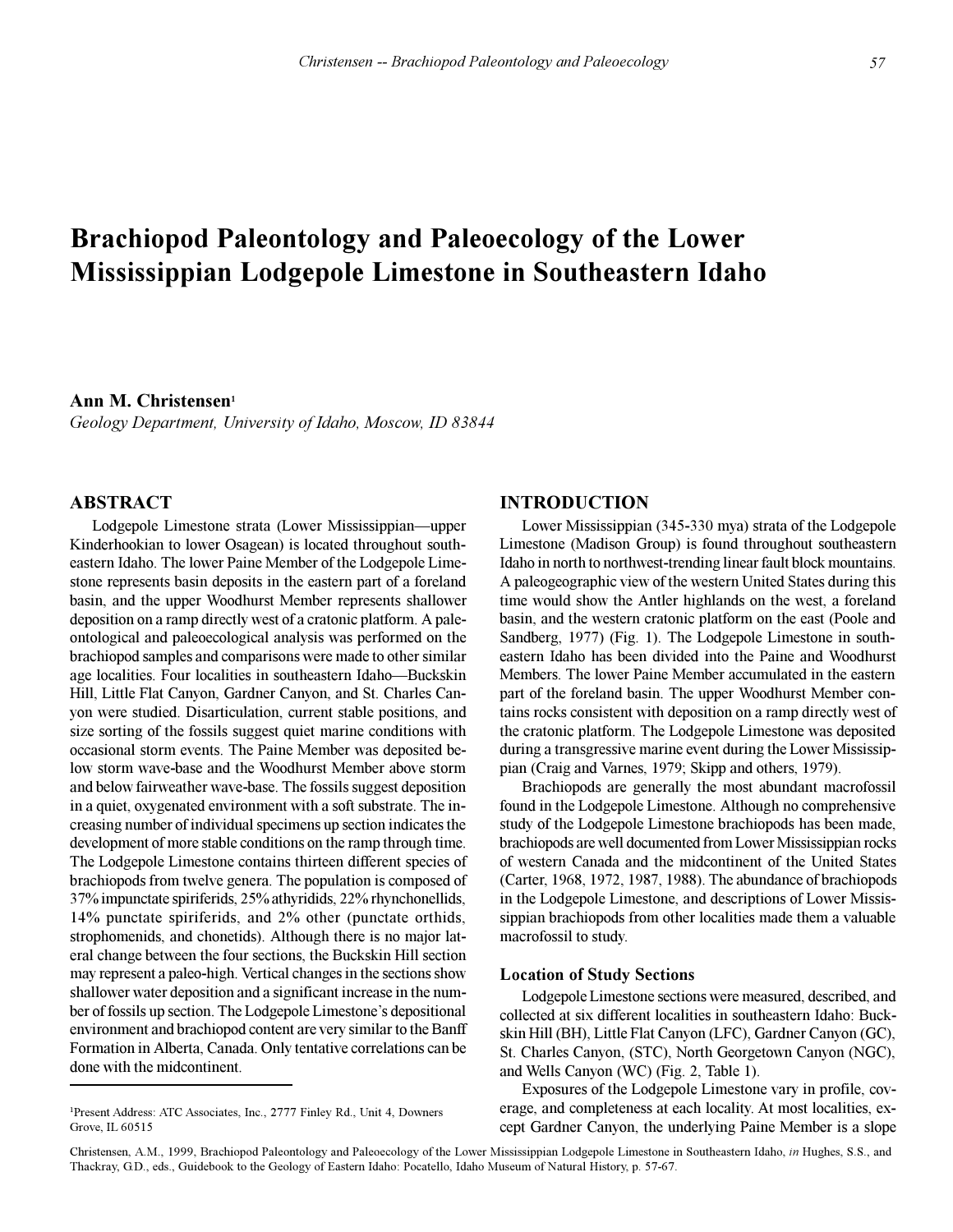

*Figure 1. Paleogeographic map of the western United States the Early Mississippian (Poole and Sandberg, 1977).*

former and the overlying Woodhurst Member is represented by sub-cliffs. At Gardner Canyon, the Lodgepole Limestone consists of a cliff former, a slope former, a sub-cliff unit, and a final sub-cliff unit (Wickwire and others, 1985; Webster and others, 1987a; 1987b).

# **Previous Work**

Regional studies of the Early Mississippian in the western United States were conducted by Poole and Sandberg (1977), Rose (1977), Skipp and others (1979), Gutschick and others (1980), Skipp and Hall (1980), and Elrick and Read (1991).

The first description, and the type section, of the Lodgepole Limestone was done in Montana by Collier and Cathcart (1922) (Sando and Dutro, 1979). Additional work was conducted on the formation in Montana by Easton (1962), Cotter (1965), Wilson (1969), Smith (1972, 1977), and Gutschick and others (1976). Work has expanded into Idaho by Mansfield (1927), Dutro and Sando (1963), Cressman (1964), Beus (1968), Sando and others (1976), Sando (1977), Sando and Dutro (1979, 1981), Sando and others (1981), Wickwire and others (1985), Webster and others (1987a), and Webster and others (1987b) and into Wyoming by Strickland (1956, 1960). Most previous studies focused on stratigraphy and biostratigraphy. Work on sedimentology and depositional conditions has also been conducted (Cotter, 1965; Sando, 1967; Wilson, 1969; Smith, 1972,1977; Isaacson and others, 1985).

Systematic paleontological investigations, within the Lodgepole Limestone, have been conducted (Girty, 1927) on brachiopods (Mactavish, 1971), foraminifera (Zeller, 1957), corals (Sando and Dutro, 1960; Sando and Bamber, 1985), and conodonts (Sandberg and Gutschick, 1979; Wickwire and others, 1985; Webster and others, 1987b). However, no work has been done on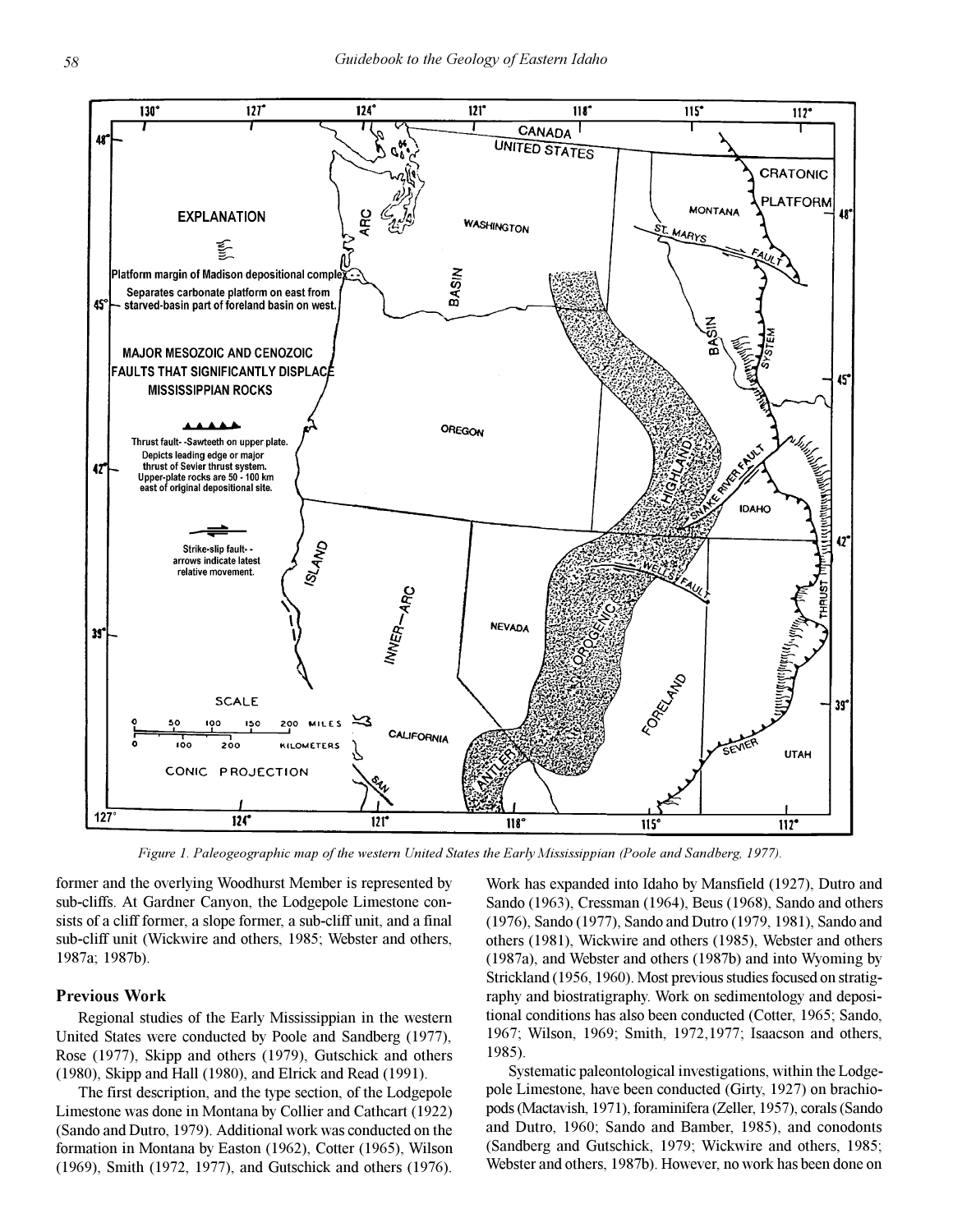|  |  | Table 1. Study section localities in Idaho. |  |
|--|--|---------------------------------------------|--|
|--|--|---------------------------------------------|--|

| <b>Study Section</b>                                                                                                                         | <b>Mountain Range</b>                                                                                                                    | Map $(1^{\circ} x 2^{\circ})$                                  | <b>Township and Range</b>                                                                                                                                                                                |
|----------------------------------------------------------------------------------------------------------------------------------------------|------------------------------------------------------------------------------------------------------------------------------------------|----------------------------------------------------------------|----------------------------------------------------------------------------------------------------------------------------------------------------------------------------------------------------------|
| Buckskin Hill (Buckskin Mtn)<br>Little Flat Canyon<br>Gardner Canyon<br>St. Charles Canyon<br>North Georgetown Canyon<br><b>Wells Canyon</b> | <b>Fish Creek Range</b><br><b>Chesterfield Range</b><br>Samaria Mountains<br><b>Wasatch Range</b><br>Preuss Range<br><b>Preuss Range</b> | Pocatello<br>Preston<br>Pocatello<br><b>Preston</b><br>Preston | E 1/2, sec. 22, T.9S., R.29E.<br>NW1/4, sec. 20, T.7S., R.40E<br>SW1/4, sec. 12, T.16S., R.35E.<br>SW1/4, sec. 23, T.15S., R.42E.<br>Preston S1/2 NE1/4, sec. 16, T.10S., R.44E.<br>SW1/4 SW1/4, sec. 11 |
|                                                                                                                                              |                                                                                                                                          |                                                                | SE1/4, sec. 10, T.10S., R.45E.                                                                                                                                                                           |



*Figure 2. Map of southeastern Idaho showing study section localities. BH- Buckskin Hill, LFC- Little Flat Canyon, GCA-Gardner Canyon, NGC- North Georgetown Canyon, STC-St. Charles Canyon, WC- Wells Canyon (Isaacson and others, 1985).*

the community aspect of the macrofauna assemblage in the Lodgepole Limestone.

# **Methods**

The six study localities were described, measured, and sampled for macrofossils. Many of the Lodgepole Limestone fossils are silicified, requiring dissolution of the rock matrix in muriatic acid. This process was performed in the Fossil Preparation Lab at the University of Idaho. Lab methods used were consistent with Cooper and Whittington (1965). Following identification, the samples were stored in the University of Idaho's invertebrate collection.

Rocks from Buckskin Hill, Little Flat Canyon, Gardner Canyon, and St. Charles Canyon localities contained well-silicified fossils. Fossils from North Georgetown Canyon and Wells Canyon were not well-silicified and are not to be discussed further.

## **GEOLOGIC SETTING AND HISTORY**

The Mississippian rocks in Idaho were deposited across a former continental shelf and a cratonic platform that had been relatively stable from the Late Precambrian through the Late Devonian. In the latest Devonian and earliest Mississippian, during the Antler orogeny, Devonian and older rocks of continental slope and ocean basin origins were obducted onto the continental margin. A foreland basin developed to the east of the Antler highlands. East of the trough, thick orogenic, thin starved-basin, and thick carbonate sediments were deposited at this time (Skipp and others, 1979; Poole and Sandberg, 1991).

The Madison Group, deposited during the Early Mississippian, consists of the transgressive Lodgepole Limestone overlain by the regressive Mission Canyon Limestone (Rose, 1977). In general, these deposits thicken westward to the inner cratonic platform (Rose, 1977; Skipp and others, 1979). West of the inner cratonic margin, in southeastern Idaho, the Lodgepole Limestone consists mainly of the Paine Member with a thin Woodhurst Member. The Paine Member is a sparsely fossiliferous, thin-bedded, fine-grained, silty limestone. It represents slope deposits laid down seaward from the shelf carbonate bank (Sando, 1967; Isaacson and others, 1985). The Woodhurst Member contains cyclically interbedded fine-grained and coarse-grained carbonate beds, demonstrating the alternation of high and low energy conditions (Sando, 1967; Isaacson and others, 1985). It is believed that the Woodhurst Member was deposited on the ramp in shallower water than the Paine Member (Sando, 1967; Rose, 1977; Skipp and others, 1979; Isaacson and others, 1985).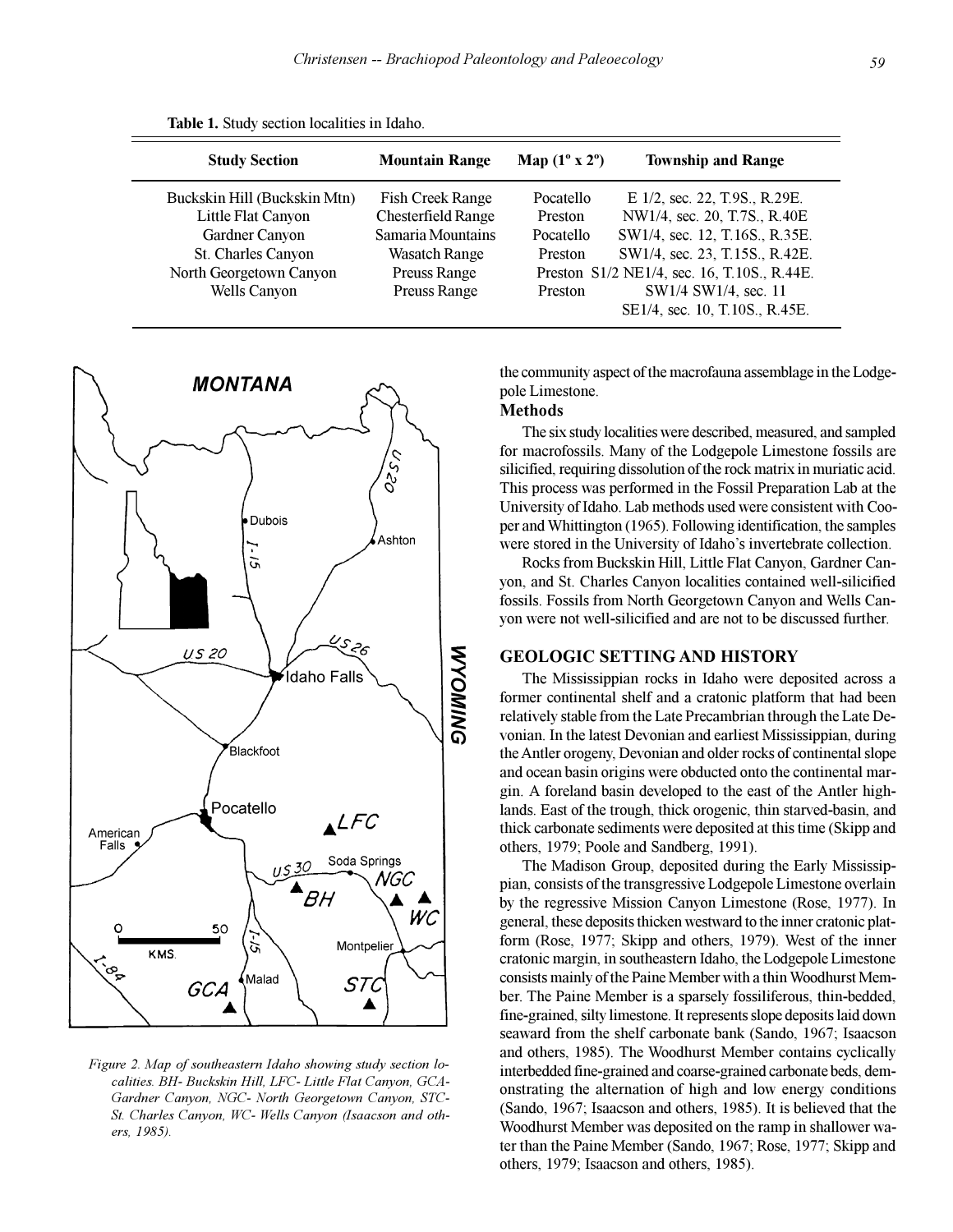## **LITHOLOGIES AND FOSSIL CONDITIONS**

One of the sections for this study, Gardner Canyon, does not have the lithologies, cycles, and topographic expression of the typical Paine and Woodhurst Members of the Lodgepole Limestone. This section does correlate with the Lodgepole Limestone as it is upper Kinderhookian to lower Osagean in age based on conodont faunas (Wickwire and others, 1985; Webster and others, 1987b). The Lodgepole Limestone equivalent has been designated the Henderson Canyon Formation by Webster and others (1987b), but will be referred to as the Lodgepole Limestone in this paper.

Only general lithologies and fossil conditions are provided in this paper. For more detailed lithologies see Christensen (1998). The Lodgepole Limestone in southeastern Idaho disconformably overlies the Devonian Beirdneau Formation and is conformably overlain by the phosphatic member of the Deep Creek Formation. The Paine Member, forming the lower part of the Lodgepole Limestone is a slope former represented by dark grey, fine crystalline, massive mudstone that forms sub-cliffs. The unit contains chert in stringers and nodules, but no macrofossils. The overlying Woodhurst Member is a sub-cliff former of medium grey, medium crystalline wackestone to packstone. It is bedded, typically contains chert nodules and stringers, and occasionally contains intraclasts. The Woodhurst Member is a fossiliferous unit containing crinoid fragments, brachiopods, solitary and colonial corals, gastropods, bryozoans, and bivalves. Fossil abundance increases up section.

The depositional setting of the Lodgepole Limestone suggests accumulation in a basin, or most likely, on the lower portion of the foreslope of a cratonic shelf or a ramp for the Paine Member (Smith, 1972; Rose, 1977; Gutschick and others, 1980; Isaacson and others, 1985). The depositional setting of the Woodhurst Member is a more shallow and higher energy setting than the Paine Member, such as the lower portion of a ramp (Smith, 1972; Gutschick and others, 1980).

Elrick and Read's (1991) ramp depositional model for the Lodgepole Limestone fits well with the described strata in southeastern Idaho. The dark limestone of the Paine Member and the lack of wave or current features indicates deposition below storm wave-base. The cherty skeletal wackestones and packstones of the Woodhurst Member indicate deposits farther up on the ramp below normal wave-base but above storm wave-base (Elrick and Read, 1991).

The condition of the macrofossils in the Woodhurst Member of the Lodgepole Limestone provides a more detailed depositional setting of the rocks. Most of the brachiopods are disarticulated. Some are in current stable positions with the convex portion of a single valve towards the top. They appear to be somewhat size sorted, with adults outnumbering juveniles in all localities. Some are slightly abraded, but mostly intact. Degree of disarticulation, current stable positions, size sorting, and small amounts of abrasion of the brachiopods are consistent with normal marine deposits (Dodd and Stanton, 1990). The fossils may have been transported a short distance and deposited during a period of higher energy conditions. Intraclasts and layers of fossiliferous packstone found in the measured sections may indicate **Plate 1** -- Explanation.

| Figures 1-4. Schizophoria cf. S. poststriatula (Weller)            |                                   |                                   |
|--------------------------------------------------------------------|-----------------------------------|-----------------------------------|
| 1. Ventral valve exterior, x1.5.                                   | 2. Ventral valve interior, x1.6.  | 3. Ventral valve exterior, x1.6.  |
| 4. Ventral valve interior, x1.6.                                   |                                   |                                   |
| Figures 5-8. Rhipidomella missouriensis (Swallow)                  |                                   |                                   |
| 5. Dorsal valve exterior, x1.7.                                    | 6. Dorsal valve interior, x1.7.   | 7. Ventral valve exterior, x1.7.  |
| 8. Ventral valve interior, x1.7.                                   |                                   |                                   |
| Figure 9. Leptagonia missouriensis Carter                          |                                   |                                   |
| 9. Ventral valve exterior, x1.5.                                   |                                   |                                   |
| Figures 10-11. Subglobosochonetes norquayensis (Carter)            |                                   |                                   |
| 10. Ventral valve exterior, x1.6.                                  | 11. Ventral valve interior, x1.6. |                                   |
| Figures 12-15. Rugosochonetes cf. R. loganensis (Hall & Whitfield) |                                   |                                   |
| 12. Ventral valve exterior, x1.7.                                  | 13. Dorsal valve exterior, x1.7.  | 14. Ventral valve exterior, x1.7. |
| 15. Ventral valve interior, x1.7.                                  |                                   |                                   |
| Figures 16-24. Macropotamorhyncus insolitus (Carter)               |                                   |                                   |
| 16. Ventral valve exterior, x1.6.                                  | 17. Ventral valve interior, x1.6. | 18. Ventral valve exterior, x1.5. |
| 19. Ventral valve interior, x1.8.                                  | 20. Ventral valve exterior, x1.4. | 21. Ventral valve interior, x1.4. |
| 22. Ventral valve interior, x1.7.                                  | 23. Ventral valve exterior, x1.5. | 24. Ventral valve interior, x1.5. |
| Figures 25-33. Cleiothyridina miettensis (Carter)                  |                                   |                                   |
| 25. Ventral valve exterior, x1.7.                                  | 26. Ventral valve interior, x1.7. | 27. Dorsal valve exterior, x1.7.  |
| 28. Dorsal valve interior, x1.7.                                   | 29. Ventral valve exterior, x1.5. | 30. Dorsal valve exterior, x1.5.  |
| 31. Ventral valve exterior, x1.7.                                  | 32. Dorsal valve exterior, x1.7.  | 33. Lateral view, x1.7.           |
| Figures 34-43. Composita humulis (Girty)                           |                                   |                                   |
| 34. Ventral valve exterior, x1.5.                                  | 35. Ventral valve interior, x1.5. | 36. Ventral valve exterior, x1.5. |
| 37. Ventral valve interior, x1.5.                                  | 38. Ventral valve exterior, x1.5. | 39. Dorsal valve exterior, x1.5.  |
| 40. Ventral valve interior, x1.5.                                  | 41. Dorsal valve exterior, x1.5.  |                                   |
| 42. Ventral valve exterior, x1.5.                                  |                                   |                                   |
| 43. Dorsal valve interior, x1.5.                                   |                                   |                                   |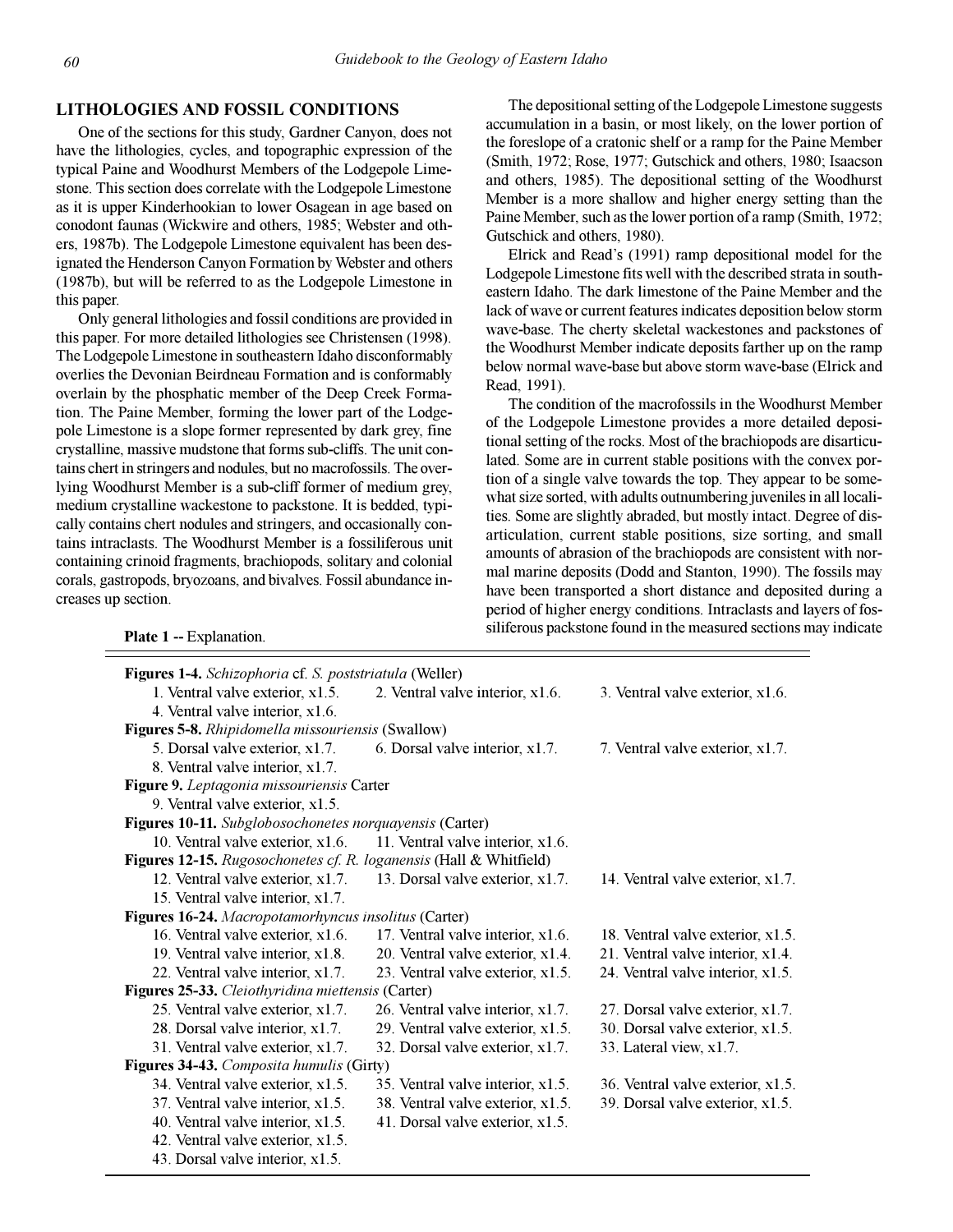

**PLATE 1**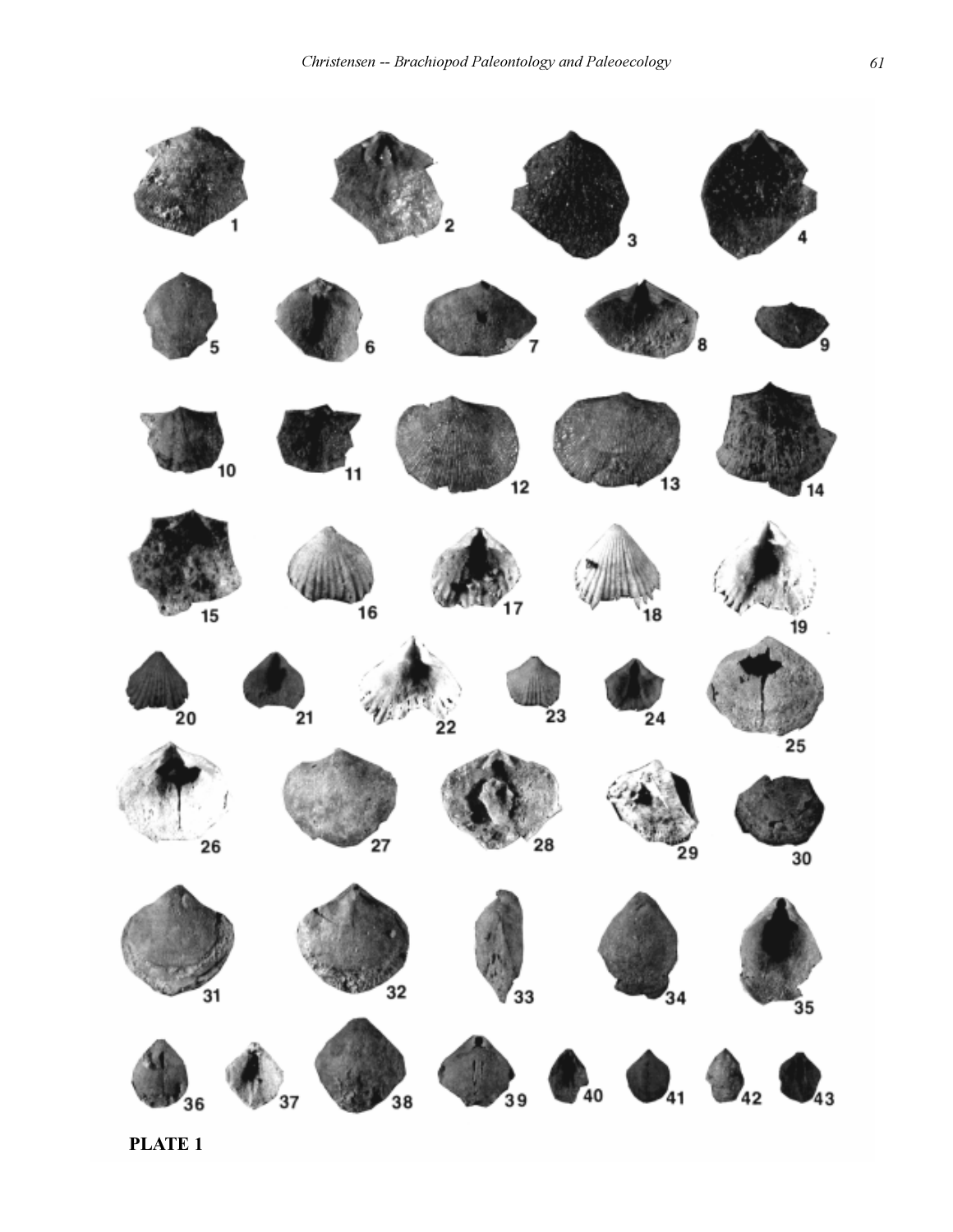deposition during occasional storm events (tempestites).

The number of individual macrofossils increases upwards in all of the measured sections. The changing lithologies, from deeper water to more shallow water deposits, with the larger number of fossils in the upper part of the section, provide evidence for a shallowing upward sequence in the Lodgepole Limestone. Shallowing upwards would most likely be occurring with growth of the carbonate platform (ramp) since the Early Mississippian is a time of marine transgression.

# **PALEONTOLOGY**

Solitary and colonial corals, gastropods, crinoids, bryozoans, and bivalves are all found in the Lodgepole Limestone, however this study focuses on the brachiopod assemblage. Detailed systematic paleontology descriptions of the brachiopods are provided in Christensen (1998).

The brachiopod assemblage in the Lodgepole Limestone in southeastern Idaho consists of thirteen species distributed in twelve genera (Plates 1 and 2). Impunctate spiriferids comprise thirtyseven percent of the total number of brachiopods sampled. These are represented by *Prospira*, *Unispirifer*, and *Eomartiniopsis*. Athyridids compose twenty-five percent of the total brachiopod sample, with only *Cleiothyridina* and *Composita* represented. Rhynchonellids, represented by *Macropotamorhyncus*, comprise twenty-two percent of the total brachiopod assemblage. Punctate spiriferids, represented by *Punctospirifer*, compose fourteen percent of the total brachiopod sample. The remaining two percent of the brachiopods are represented by the punctate orthids *Rhipidomella* and *Schizophoria*; the strophomenid *Leptagonia*; and the chonetids *Subglobosochonetes* and *Rugosochonetes*. No inarticulates, orthotetids, productids, retziids, or terebratulids were found in the study section. Figure 3 shows the distribution of the brachiopod species at the sample localities.

The most abundant brachiopods at all four localities are *Prospira* cf. *P. albapinensis* (34% of the total sample) and *Cleiothyridina miettensis* (22% of the total sample). *Macropotamorhyncus insolitus* is the most abundant at St. Charles Canyon, where it occurs in larger numbers than at the other sections.

Fossil preservation varies at each locality and between different fossil organisms. In general, St. Charles Canyon and Gardner Canyon have better silicification of the fossils than Buckskin Hill and Little Flat Canyon. Bryozoans and bivalves seen in the measured sections are not well silicified. Due to the poor silicification of some specimens, they are not represented in the fossil residues following the acid bath. Most of the major details of the brachiopods are preserved. However, some of the finer ornament on the exterior of the valves is not preserved, and most of the internal details are not seen. The lack of preservation of ornament makes it hard to distinguish between the genera *Composita* and *Cleiothyridina*.

In general, the number of individuals and the diversity of fossils increases towards the top of each Lodgepole Limestone section. Some abrasion is seen in the samples, with size sorting and current stable positions most noted in the brachiopods. Crinoids are preserved mostly as disarticulated stem pieces. Colonial corals are only found preserved in growth position at Little Flat Canyon and Gardner Canyon. All of the sample localities have concentrations of fossils in layers within a fossiliferous matrix.

## **Depositional Setting/Environmental Conditions**

Environmental conditions of different fossil groups, from Boardman and others (1987) and Clarkson (1992), provide environmental conditions and a depositional setting for the Lower



*Figure 3. Percent of individual brachiopod species from each locality plotted against each other.*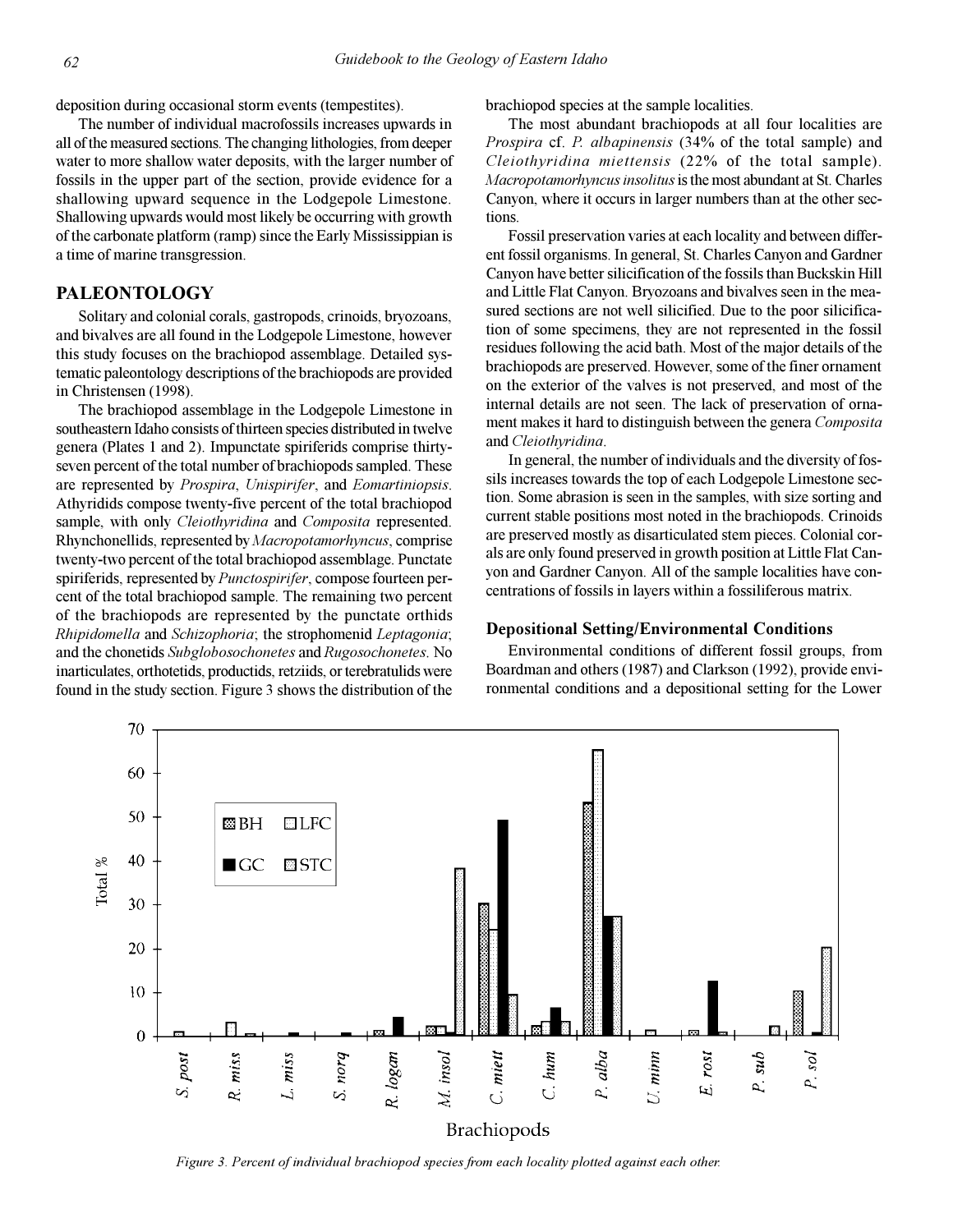Mississippian Lodgepole Limestone. The fossil condition of all macrofossils found within the Lodgepole Limestone was considered when determining the depositional setting during the Early Mississippian.

Corals, brachiopods, crinoids, and some gastropods found in the Lodgepole Limestone would suggest a soft sediment substrate in quiet waters during the Lower Mississippian. Evidence of bioturbation indicates oxygenated waters. A complete crinoid, including the calyx, found at Buckskin Hill suggests rapid burial with soft sediment, possibly during storm events. The disarticulation of the brachiopods leaving mostly pedicle valves, the large amount of disarticulated crinoids, the good preservation of the fossils, and the concentrated fossil layers suggests some of the samples were preserved during storm events with rapid burial. However, most were deposited under normal, quiet conditions with possibly a short distance of transportation. Evidence for transportation includes the size sorting of the brachiopods with low numbers of juveniles and the disarticulation of the crinoid stems. However, the small number of juveniles may be more a function of the community than a reflection of transportation. A soft substrate in a quiet environment, with occasional storm events, would correlate with the lower ramp depositional setting based on the rock and fossil condition evidence discussed earlier.

The large number of gastropods at Buckskin Hill suggests a shallower environment than the others localities, possibly a paleohigh. The area was not much higher relative to the surrounding sections since the fossil assemblages are very similar; and Little Flat Canyon, located approximately 25 km to the northeast, does not have a large number of gastropods.

# **PALEOECOLOGY**

Paleoecology is the study of the interactions of organisms with one another and with their environment in the geologic past. Although the fossil record typically preserves only a small part of the original biota, the organisms can be studied over a large time interval allowing the study of long-term environmental and evolutionary changes (Odum, 1971; Dodd and Stanton, 1990).

In this discussion the term community will be defined as the fossil assemblage, not the biocoenosis (Dodd and Stanton, 1990). A community's attributes can be divided into its taxonomic composition and its community structure. The taxonomic composition includes the presence or absence of taxa and the relative abundance of taxa. Diversity, dominance, and trophic relationships compose the community structure. Community structure analyses are useful in that they avoid the problem of decreasing taxonomic similarity with increasing geologic age. It is independent of taxonomic composition and age (Dodd and Stanton, 1990). The taxonomic composition of the brachiopod community was discussed earlier, so the paleoecology analysis will focus mainly on the community structure.

The size of the sample and the taxonomic level used can alter the calculated values for many of the community structure indices. This study used the species level values for all the calculations, as they are believed to be the most accurate measure of the community. The rarefaction method was used to further hinder any sample size biases. The typical problem in comparing samples of different sizes is that as sample size increases, individuals are

added at a constant arithmetic rate but species accumulate at a decreasing logarithmic rate. The rarefaction method is dependent on the shape of the species abundance curve rather than the absolute number of specimens per sample (Sanders, 1968).

The rarefaction curves for the four measured localities of the Lodgepole Limestone in southeastern Idaho are shown in Figure 4. The similarity of the rate of species increment for the rarefaction curves for all four measured localities suggest similar environments. The settings must have been comparable to allow equal rate of species addition (Sanders, 1968).

The first community structure index measured for the brachiopods of the Lodgepole Limestone was richness. Richness is the number of species or taxa and their proportions and is strongly dependent on the sample size. Margalef's diversity index  $(D)$  minimizes sample size biases and was used for this study:

$$
D_{\rm MG} = (S-1)/\ln N
$$

where  $S=$  number of taxa, and  $N=$  number of individuals. The relationship between sample size and richness is determined by two factors. First, the common species will be present in small samples and as the sample size increases, the rarer species will be recorded. It requires an ever larger increase in sample size to add new species to the list. Second, the larger sample size means that a larger volume or area of the original environment is included in the sample. Heterogeneities in environment and biota are more likely to be incorporated into the sample (Odum, 1971; Dodd and Stanton, 1990).

Richness values range from 1.09 to 1.55 for the brachiopod communities of the Lodgepole Limestone. St. Charles Canyon had the lowest value of 1.09 and Buckskin Hill had the highest value of 1.55.

Dominance is measured with entropy and is the probability that two individuals drawn randomly from a sample are the same species. The Shannon index (H) is used in this study to measure dominance:

 $H = -\sum P_i \ln P_i$ 



*Figure 4. Rarefaction curves for the Lodgepole Limestone localities in southeastern Idaho. BH- Buckskin Hill, LFC- Little Flat Canyon, GC- Gardner Canyon, STC- St. Charles Canyon. Rarefaction curves were based on work by Sanders (1968).*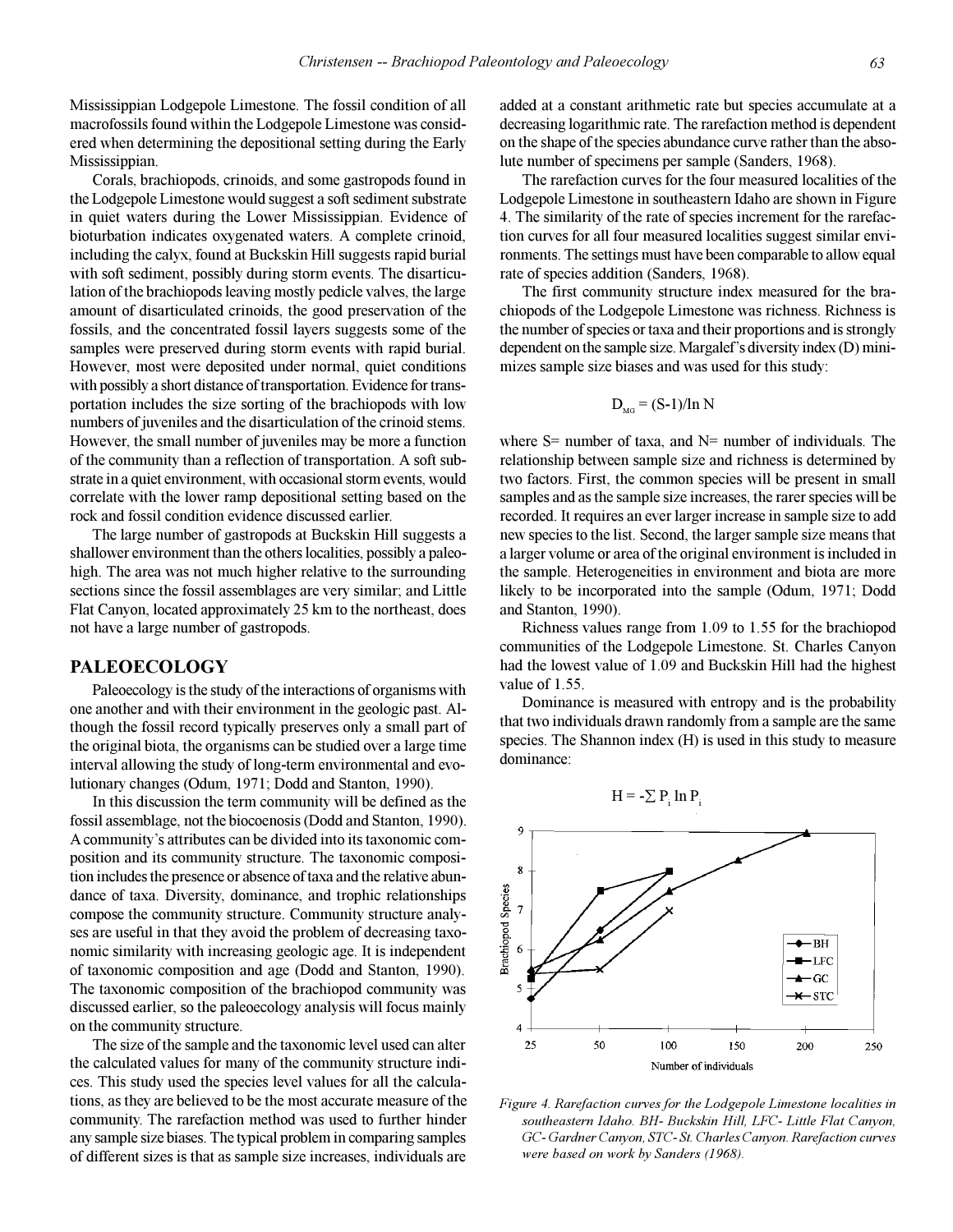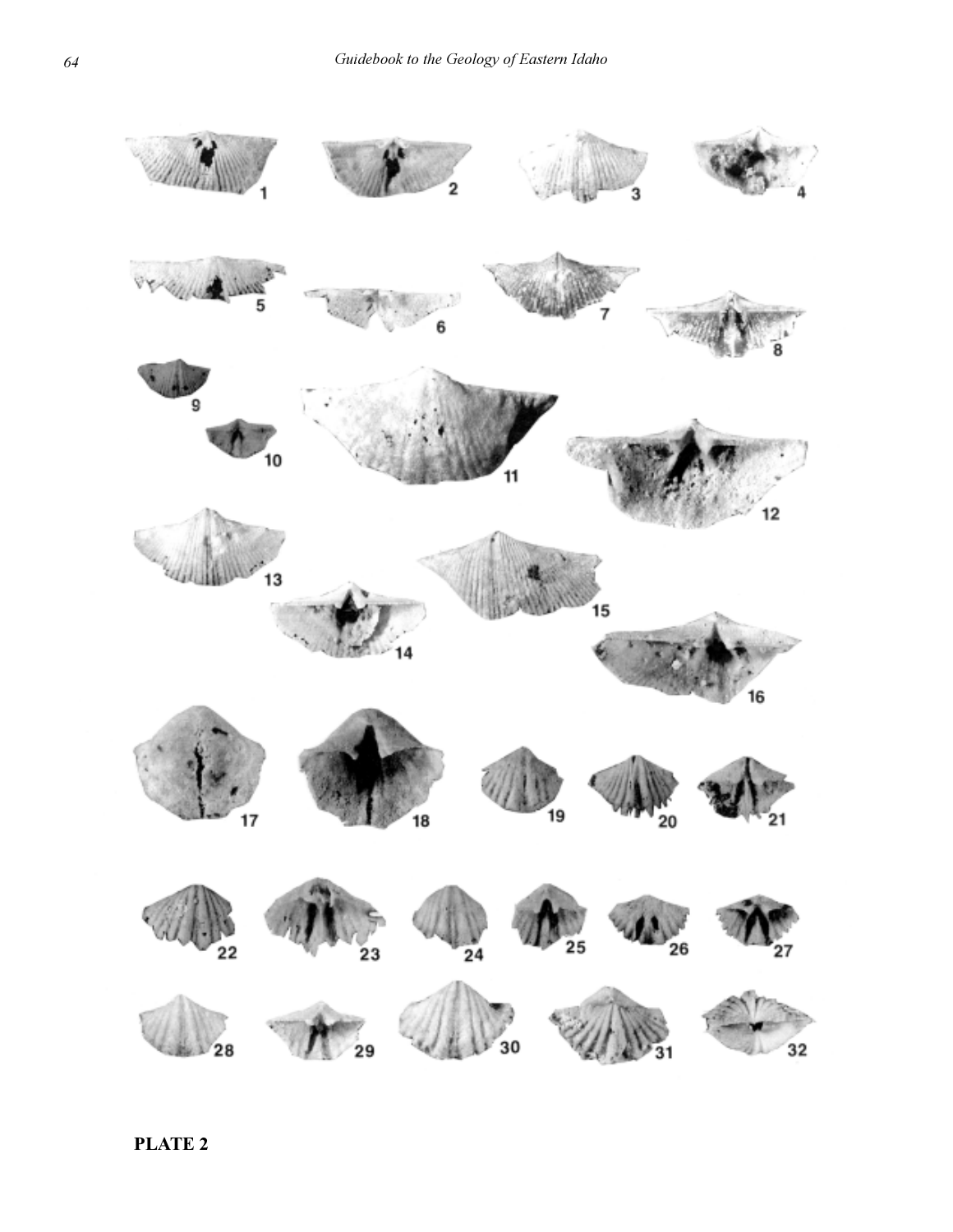| Figures 1-14. Prospira cf. P. albapinensis (Hall & Whitfield) |                                   |                                   |
|---------------------------------------------------------------|-----------------------------------|-----------------------------------|
| 1. Dorsal valve exterior, x1.8.                               | 2. Dorsal valve interior, x1.8.   | 3. Ventral valve exterior, x1.7.  |
| 4. Ventral valve interior, x1.7.                              | 5. Dorsal valve exterior, x1.7.   | 6. Dorsal valve interior, x1.7.   |
| 7. Ventral valve exterior, x1.6.                              | 8. Ventral valve interior, x1.6.  | 9. Ventral valve exterior, x1.6.  |
| 10. Ventral valve interior, x1.6.                             | 11. Ventral valve exterior, x1.5. | 12. Ventral valve interior, x1.5. |
| 13. Ventral valve exterior, x1.6.                             | 14. Ventral valve interior, x1.6. |                                   |
| Figures 15-16. Unispirifer minnewankensis (Shimer)            |                                   |                                   |
| 15. Ventral valve exterior, x1.6.                             | 16. Ventral valve interior, x1.6. |                                   |
| Figures 17-18. Eomartiniopsis rostrata (Girty)                |                                   |                                   |
| 17. Ventral valve exterior, x1.7.                             | 18. Ventral valve interior, x1.7. |                                   |
| Figures 19-21. Punctospirifer cf. P. subtexta (White)         |                                   |                                   |
| 19. Ventral valve exterior, x1.4.                             | 20. Ventral valve exterior, x1.4. | 21. Ventral valve interior, x1.4. |
| Figures 22-32. Punctospirifer solidirostris (White)           |                                   |                                   |
| 22. Ventral valve exterior, x1.4.                             | 23. Ventral valve interior, x1.8. | 24. Ventral valve exterior, x1.5. |
| 25. Ventral valve interior, x1.5.                             | 26. Ventral valve exterior, x1.5. | 27. Ventral valve interior, x1.5. |
| 28. Ventral valve exterior, x1.5.                             | 29. Ventral valve interior, x1.5. | 30. Ventral valve exterior, x1.8. |
| 31. Dorsal valve exterior, x1.8.                              | 32. Lateral, x1.8.                |                                   |

where  $P_i$  is the proportion of the i<sup>th</sup> species in a sample =  $n/N$ ,  $n_i$ = number of individuals in a species, and N= total number of individuals. If all the species are represented by equal numbers of individuals, the Shannon index will equal two. If there is only one type of species in the community, the Shannon index will equal zero. Therefore, the closer the measured value is to zero, the more dominant a particular species is. The closer the value is to two, the more equal the numbers of individuals of the different species (Dodd and Stanton, 1990).

Dominance values for the brachiopods of the Lodgepole Limestone range from 1.01 to 1.47. The following localities are listed in order of the most equally dominant to the most unequally dominant: St. Charles Canyon, Gardner Canyon, Buckskin Hill, and Little Flat Canyon. In general, all the localities had several dominant species. *Prospira albapinensis* and *Cleiothyridina miettensis* are dominant species at all localities. *Macropotamorhyncus insolitus* is the most dominant at St. Charles Canyon.

Similarity (S) is the measure of the sameness of two different samples. Although similarity is considered more of a measure of taxonomic composition, rather than community structure, it is included in this section:

## $S = 2C/A+B$

where  $A=$  number of species in  $A$ ,  $B=$  number of species in  $B$ , and C= number of species in both A and B. If the two samples are the same, in that they share all of the same species the index will be one, if they are dissimilar with no shared species the value is

**Table 2.** Similarity values for brachiopod species.

zero. The index of dissimilarity can be measured as 1-S (Odum, 1971; Dodd and Stanton, 1990).

The similarity values of the brachiopod species in the Lodgepole Limestone range from 0.88 to 0.59. Buckskin Hill seems to be the most similar to all the other localities. The similarity values are shown in Table 2.

The trophic structure of the benthic community of the Lodgepole Limestone was also studied. The results of the trophic structure are based on work by Turpaeva (1957) which is summarized in Walker (1972). Following Turpaeva's (1957) work the highlevel suspension feeders in the Lodgepole Limestone include: solitary and colonial corals, crinoids, and bryozoans. Brachiopods and bivalves are the low-level suspension feeders. Some of the gastropods may have been infaunal deposit feeders and the epifaunal deposit feeders are only represented by gastropods. This distribution would suggest a stable community with little competition for food resources (Turpaeva, 1957).

## **Paleoecology Conclusions**

In terms of lateral and vertical changes all four study localities of the Lodgepole Limestone seem to be similar. The dominant species of brachiopods in the uppermost portion of the Woodhurst Member are similar throughout the study area with no distinct difference in any one locality. The only notable change is that *Macropotamorhyncus insolitus*, the most dominant brachiopod at St. Charles Canyon, is seen in smaller numbers at the other localities. This may be due to deeper water, or more likely a shortterm community structure variation. At all localities the number

|                           | <b>Buckskin Hill</b> | <b>Little Flat Canyon</b> | <b>Gardner Canyon</b> | <b>St. Charles Canyon</b> |
|---------------------------|----------------------|---------------------------|-----------------------|---------------------------|
| <b>Buckskin Hill</b>      |                      | 0.75                      | 0.82                  | 0.88                      |
| <b>Little Flat Canyon</b> | 0.75                 |                           | 0.59                  | 0.75                      |
| <b>Gardner Canyon</b>     | 0.82                 | 0.59                      |                       | 0.71                      |
| <b>St. Charles Canyon</b> | 0.88                 | 0.75                      | 0.71                  |                           |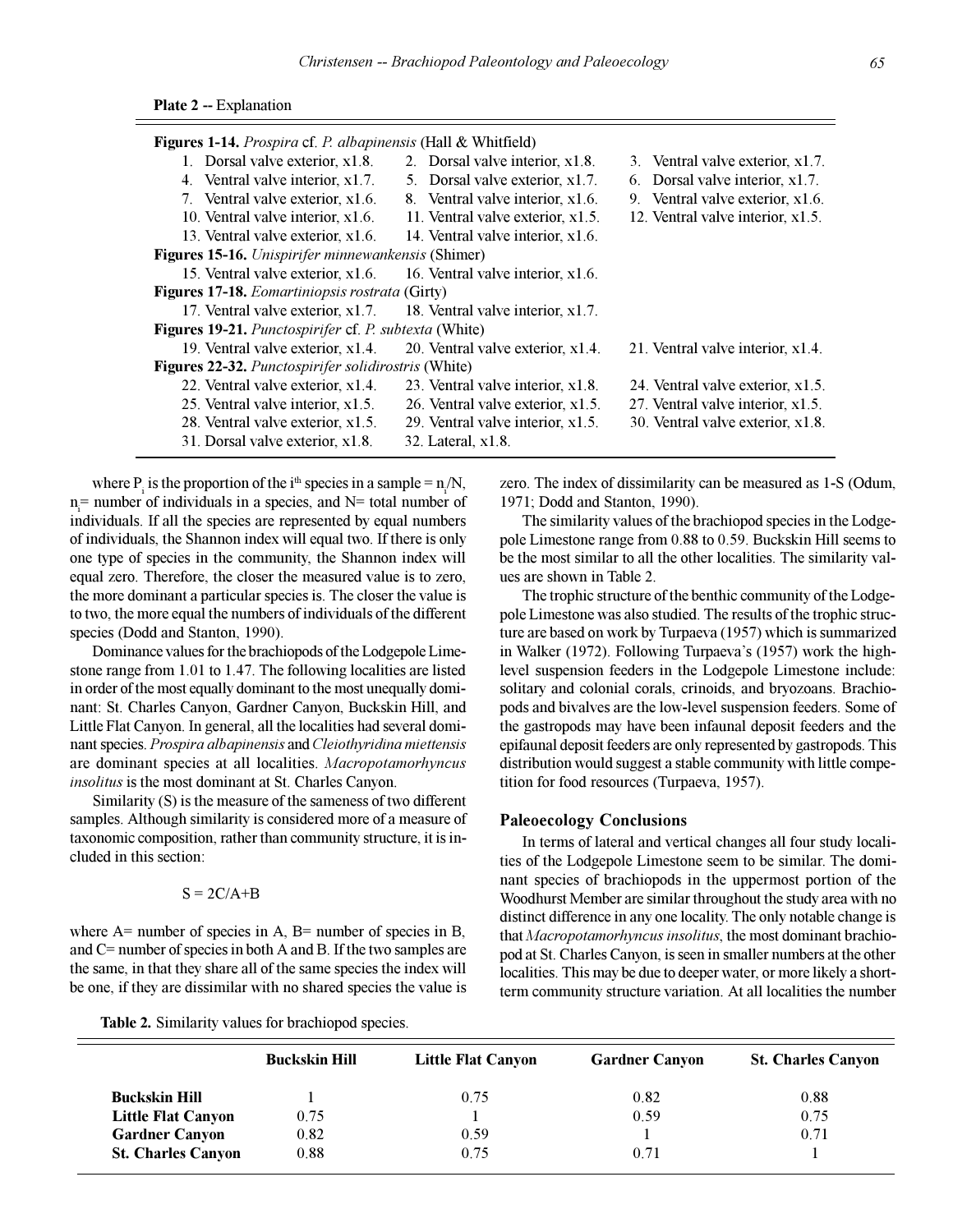of individuals, both brachiopods and other macrofossils, increases up through the Woodhurst Member, with the diversity staying the same throughout the member. The community structure indices also suggest no major difference in the four localities. The preceding evidence would suggest a similar depositional environment for the brachiopods at the four localities.

All four Lodgepole Limestone localities exhibit the same groups of organisms in the trophic structure levels. This would suggest that each site was fairly stable in its diversity of different organisms with little to no competition amongst trophic groups (Turpaeva, 1957).

The Lodgepole Limestone in southeastern Idaho was also compared to other Early Mississippian units in the United States and Canada. The brachiopod assemblage in the southeastern Idaho Lodgepole Limestone is very similar to the assemblage seen in the Banff Formation in Alberta, Canada (Carter, 1988). The only significant difference in the brachiopod population is a lack of productids in southeastern Idaho. This may reflect different substrates (Carter, 1988; Christensen, 1998). Only tentative correlations can be done with rocks in the midcontinent (Carter, 1987).

## **CONCLUSIONS**

The lithologies described from the Lodgepole Limestone in southeastern Idaho provide evidence for possible depositional settings. The dark color, mud dominated, fine crystalline texture, and few if any fossils in the Paine Member is consistent with accumulation on the lower portion of a ramp or a basin (Elrick and Read, 1991). The light color, medium texture, abundant fossils, and intraclasts of the Woodhurst Member would be deposited farther up on the ramp in a more shallow water setting (Elrick and Read, 1991). The disarticulation, current stable positions, and size sorting of the fossils suggests normal, quiet marine conditions with occasional storm events (Dodd and Stanton, 1990). The distribution of mudstone, wackestone, and packstone in the two Lodgepole Limestone Members would indicate below storm wave-base deposition for the Paine Member and above storm wave-base and below fairweather wave-base for the Woodhurst Member (Elrick and Read, 1991; Tucker and Wright, 1992).

Brachiopods and solitary corals are the most abundant macrofossils found in the Woodhurst Member of the Lodgepole Limestone. All of the fossils increase in number towards the top of the section, with the diversity remaining the same throughout. The fossils and bioturbation suggest deposition in a quiet environment with a soft substrate and well oxygenated waters (Dodd and Stanton, 1990). The large number of gastropods present at Buckskin Hill may be due to a paleo-high at this locality. The increasing number of individual specimens up section may represent the development of more stable conditions on the ramp through time.

The Lodgepole Limestone contains twelve genera and thirteen species of brachiopods. Impunctate spiriferids comprise 37% of the total population, athyridids compose 25%, rhynchonellids make up 22%, punctate spiriferids are 14%, and the combination of punctate orthids, strophomenids, and chonetids compose 2% of the total population. Systematic paleontology descriptions were performed on the brachiopod assemblage (Christensen, 1998).

Community structure indices indicate *Prospira* cf. *P. albapinensis* and *Cleiothyridina miettensis* were the dominant species at all localities. *Macropotamorhyncus insolitus* was also dominant at St. Charles Canyon. The Buckskin Hill locality was the most similar to all of the other measured sections.

The paleoecology study also led to some ideas on the trophic structure of the complete macrofossil assemblage (Turpaeva, 1957). Brachiopods were most likely the dominant low-level suspension feeders and the crinoids and solitary corals were the dominant high-level suspension feeders.

Lateral and vertical changes were studied throughout the four sections. There are no major lateral changes between the four sections. All sections were similar in their lithology and paleontology. Vertical changes in the sections show shallower water deposition up-section, with a significant increase in the number of fossils. This probably indicates stable depositional conditions on the lower part of the ramp.

# **ACKNOWLEDGMENTS**

I would like to thank Drs. Peter Isaacson, Gary Gianniny, and Gus Winterfeld for reviewing this manuscript, Dr. John Carter at the Carnegie Museum for his assistance with the brachiopod identifications and descriptions, and the National Geographic Society for their financial support of this project.

## **REFERENCES**

- Beus, S.S., 1968, Paleozoic stratigraphy of Samaria Mountain, Idaho-Utah: American Association of Petroleum Geologists Bulletin, v. 52, p. 782-808.
- Boardman, R.S., Cheetham, A.H., and Rowell, A.J., 1987, Fossil invertebrates: Blackwell Science, Cambridge, Mass., 713 p.
- Carter, J.L., 1968, New genera and species of Early Mississippian brachiopods from the Burlington Limestone: Journal of Paleontology, v. 42, p. 1140- 1152.
- Carter, J.L., 1972, Early Mississippian brachiopods from the Gilmore City Limestone of Iowa: Journal of Paleontology, v. 46, p. 473-491.
- Carter, J.L., 1987, Lower Carboniferous brachiopods from the Banff Formation of Western Alberta: Geological Society of Canada- Bulletin 378, 183 p.
- Carter, J.L., 1988, Early Mississippian brachiopods from the Glen Price Formation of Illinois and Missouri: Bulletin of Carnegie Museum of Natural History, Number 27, 82 p.
- Clarkson, E.N.K., 1992, Invertebrate palaeontology and evolution: Chapman and Hall, New York, 434 p.
- Christensen, A.M., 1998, Brachiopod paleontology and paleoecology of the Lower Mississippian Lodgepole Limestone in southeastern Idaho: University of Idaho, M.S. Thesis, 128p.
- Collier, A.J. and Cathcart, S.H., 1922, Possibility of finding oil in laccolithic domes south of the Little Rocky Mountains, Montana: United States Geological Survey Bulletin 736-F, p. 171-178.
- Cooper, G.A. and Whittington, H.B., 1965, Use of acids in preparation of fossils, *in* Kummel, B. and Raup, D., editors, Handbook of Paleontological Techniques: W.H. Freeman and Company, San Francisco, p. 294-300.
- Cotter, E., 1965, Waulsortian-type carbonate banks in the Mississippian Lodgepole Formation of Central Montana: Journal of Geology, v. 73, p. 881-888.
- Craig, L.C. and Varnes, K.L., 1979, History of the Mississippian System- an interpretive summary: Geological Survey Professional Paper 1010-R, p. 371- 406.
- Cressman, E.R., 1964, Geology of the Georgetown Canyon-Snowdrift Mountain area, Southeastern Idaho: Geological Survey Bulletin 1153, p. 1-105.
- Dodd, J.R. and Stanton, Jr., R.J., 1990, Paleoecology: Concepts and applications: John Wiley and Sons, New York, 497 p.
- Dutro, Jr., J.T. and Sando, W.J., 1963, New Mississippian formations and faunal zones in Chesterfield Range, Portneuf quadrangle, southeastern Idaho: American Association of Petroleum Geologists, v. 47, p. 1963-1986.
- Easton, W.H., 1962, Carboniferous formations and faunas of central Montana: United States Geological Survey Professional Paper 348, 126 p.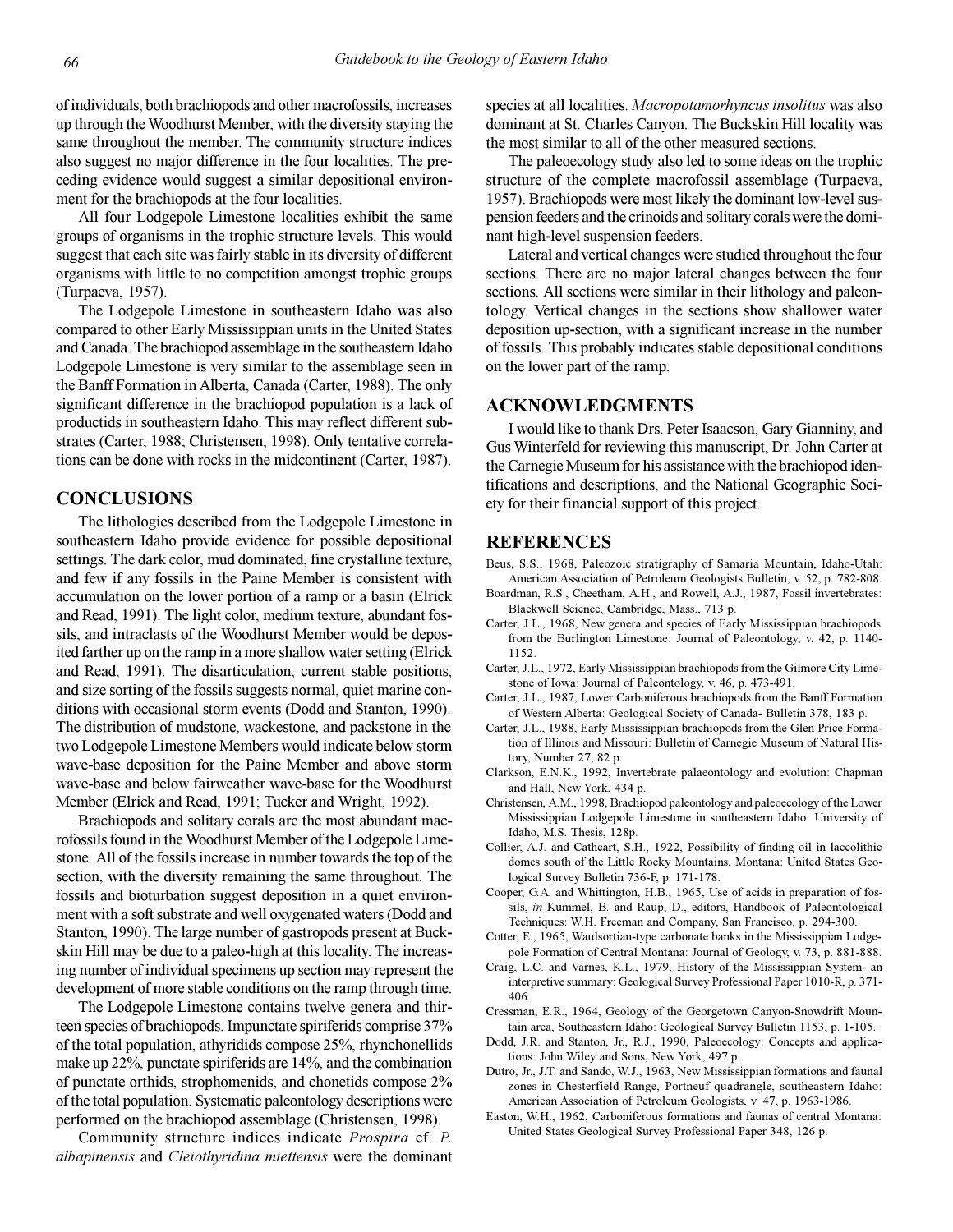- Elrick, M. and Read, J.F., 1991, Cyclic ramp-to-basin carbonate deposits, Lower Mississippian, Wyoming and Montana: A combined field and computer modeling study: Journal of Sedimentary Petrology, v. 61, p. 1194-1224.
- Girty, G.H., 1927, Descriptions of new species of Carboniferous and Triassic fossils, in Mansfield, G.R., editor, Geography, geology, and mineral resources of part of southeastern Idaho: United States Geological Survey Professional Paper 152, p. 411-446.
- Gutschick, R.C., McLane, M.J., and Rodriguez, J., 1976, Summary of Late Devonian-Early Mississippian biostratigraphic framework in western Montana: Tobacco Root Geological Society Guidebook, 1976 Field Conference, Montana Bureau of Mines and Geology Special Publication 73, p. 91-124.
- Gutschick, R.C., Sandberg, C.A., and Sando, W.J., 1980, Mississippian shelf margin and carbonate platform from Montana to Nevada, *in* Fouch, T.D. and Magathan, E.R., editors, Paleozoic paleogeography of the West-Central U.S.: Rocky Mountain Paleogeography Symposium 1, Society of Economic Paleontology and Mineralogy, p. 111-128.
- Isaacson, P.E., Measures, E.A., and Siegmann, S.A., 1985, Depositional paleoenvironments and paleogeography of the Mississippian Lodgepole and Monroe Canyon Formations (and equivalents), Southeastern Idaho, *in* Kerns, G.J. and Kerns, R.L., editors, Orogenic patterns and stratigraphy of Northcentral Utah and Southeastern Idaho: Utah Geological Association Publication 14, p. 15-27.
- Mactavish, J.N., 1971, Faunal elements of part of the Lodgepole Formation, Madison Group (Mississippian), from Darby Canyon, Grand Teton Mountains, Wyoming: Case Western Reserve University, Ph.D. Thesis, 235 p.
- Mansfield, G.R., 1927, Geography, geology, and mineral resources of part of Southeastern Idaho, U.S. Geological Survey Professional Paper 152, 453p.
- Odum, E.P., 1971, Fundamentals of Ecology: W.B. Saunders Company, Philadelphia, 574 p.
- Poole, F.G. and Sandberg, C.A., 1977, Mississippian paleogeography and tectonics of the western United States, *in* Stewart, J.H., Stevens, C.H., and Fritsche, A.E., editors, Paleozoic paleogeography of the Western U.S.: Pacific Coast Paleogeography Symposium 1, Society of Economic Paleontology and Mineralogy, p. 67-85.
- Poole, F.G. and Sandberg, C.A., 1991, Mississippian paleogeography and conodont biostratigraphy of the western United States, *in* Cooper, J.D. and Stevens, C.H., editors, Paleozoic Paleogeography of the Western United States- II: Pacific Section Society of Economic Paleontology and Mineralogy, v. 67, p. 107-136.
- Rose, P.R., 1977, Mississippian carbonate shelf margins, Western United State: Wyoming Geological Association Guidebook, Twenty-Ninth Annual Field Conference, p. 155-172.
- Sandberg, C.A. and Gutschick, R.C., 1979, Devonian and Lower Mississippian conodont zonation of the Great Basin and Rocky Mountains, *in* Sandberg, C.A. and Clark, D.L., editors, Conodont Biostratigraphy of the Great Basin and Rocky Mountains: Brigham Young University Geology Studies, v. 26, p. 87-106.
- Sanders, H.L., 1968, Marine benthic diversity: A comparative study: The American Naturalist, v. 102, p. 243-282.
- Sando, W.J., 1967, Mississippian depositional provinces in the Northern Cordilleran Region: United States Geological Survey Professional Paper 575-D, p. D29-D38.
- Sando, W.J., 1977, Stratigraphy of the Madison Group (Mississippian) in the Northern part of the Wyoming-Idaho overthrust belt and adjacent areas: Wyoming Geological Association Guidebook Twenty-Ninth Annual Field Conference, p. 173-177.
- Sando, W.J. and Bamber, E.W., 1985, Coral zonation of the Mississippian System in the Western Interior Province of North America: U.S. Geological Survey Professional Paper 1334, p. 1-61.
- Sando, W.J. and Dutro, Jr., J.T., 1960, Stratigraphy and coral zonation of the Madison Group and Brazier Dolomite in norhteastern Utah, western Wyoming, and southwestern Montana: Wyoming Geological Association, 15<sup>th</sup> Annual Field Conference Guidebook, p. 117-126.
- Sando, W.J. and Dutro, Jr., J.T., 1979, Type Madison section, Logan, Montana, *in* Dutro, Jr., J.T., editor, Carboniferous of the northern Rocky Mountains: AGI Selected Guidebook Series No. 3, p. 39-42.
- Sando, W.J. and Dutro, Jr., J.T., 1981, Some stratigraphic sections of the Madison Group in the overthrust belt of western Wyoming and southeastern Idaho: U.S. Geological Survey Open-File Report 81-1354, 99p.
- Sando, W.J., Dutro, Jr., J.T., Sandberg, C.A., and Mamet, B.L., 1976, Revision of Mississippian stratigraphy, Eastern Idaho and Northeastern Utah: Journal of Research, U.S. Geological Survey, v. 4, p. 467-479.
- Sando, W.J., Sandberg, C.A., and Gutschick, R.C., 1981, Stratigraphic and economic significance of Mississippian sequence at North Georgetown Canyon, Idaho: American Association of Petroleum Geologists Bulletin, v. 65, p. 1433-1443.
- Skipp, B.A.L. and Hall, W.E., 1980, Upper Paleozoic paleotectonics and paleogeography of Idaho, *in* Fouch, T.D. and Magathan, E.R., editors, Paleozoic paleogeography of the West-Central U.S.: Rocky Mountain Paleogeography Symposium 1, Society of Economic Paleontology and Mineralogy, p. 387-422.
- Skipp, B., Sando, W.J., and Hall, W.E., 1979, The Mississippian and Pennsylvanian (Carboniferous) systems in the United States- Idaho: Geological Survey Professional Paper 1110-AA, AA1-AA42.
- Smith, D.L., 1972, Depositional cycles of the Lodgepole Formation (Mississippian) in Central Montana: Montana Geological Society 21st Annual Field Conference, p. 29-35.
- Smith, D.L., 1977, Transition from deep- to shallow-water carbonates, Paine Member, Lodgepole Limestone, central Montana, *in* Cook, H.C. and Enos, P., editors, Deep-water carbonate environments: Society of Economic Paleontologists and Mineralogists Special Publication No. 25, p. 187-201.
- Strickland, J.W., 1956, Mississippian stratigraphy, western Wyoming: Wyoming Geological Association, 11th Annual Field Conference Guidebook, p. 51- 57.
- Strickland, J.W., 1960, Summary of Mississippian stratigraphy, western Wyoming and vicinity: Billings Geological Society, 11<sup>th</sup> Annual Field Conference, p. 217-224, 1 Pl.
- Tucker, M.E. and Wright, V.P., 1992, Carbonate sedimentology: Blackwell Scientific Publications, Boston, 482 p.
- Walker, K.R., 1972, Trophic analysis: A method for studying the function of ancient communities: Journal of Paleontology, v. 46, p. 82-93.
- Webster, G.D., Davis, L.E., and Wickwire, D.W., 1987a, Lower Mississippian carbonate stratigraphy of Southeastern Idaho and Northeastern Utah: American Association of Petroleum Geologists Bulletin, v. 71, p. 1017.
- Webster, G.D., Davis, L.E., and Wickwire, D.W., 1987b, Lithostratigraphy and biostratigraphy of Early Mississippian strata of Southeastern Idaho and Northeastern Utah, U.S.A.: Cour. Forsch.-Inst. Senckenberg, v. 98, p. 179- 191.
- Wickwire, D.W., Davis, L.E., and Webster, G.D., 1985, Conodont biostratigraphy of a Lodgepole Limestone equivalent at Samaria Mountain, Southeastern Idaho, *in* Kerns, G.J. and Kerns, R.L., editors, Orogenic patterns and stratigraphy of North-central Utah and Southeastern Idaho: Utah Geological Association Publication 14, p. 67-74.
- Wilson, J.L., 1969, Microfacies and sedimentary structures in 'deeper water' lime mudstones, *in* Friedman, G.M., editor, Depositional environments of carbonate rocks: Society of Economic Paleontologists and Mineralogists Special Publication 14, p. 4-19.
- Zeller, E.J., 1957, Mississippian endothyroid Foraminifera from the Cordilleran geosyncline: Journal of Paleontology, v. 31, p. 679-704, 9 Pl.